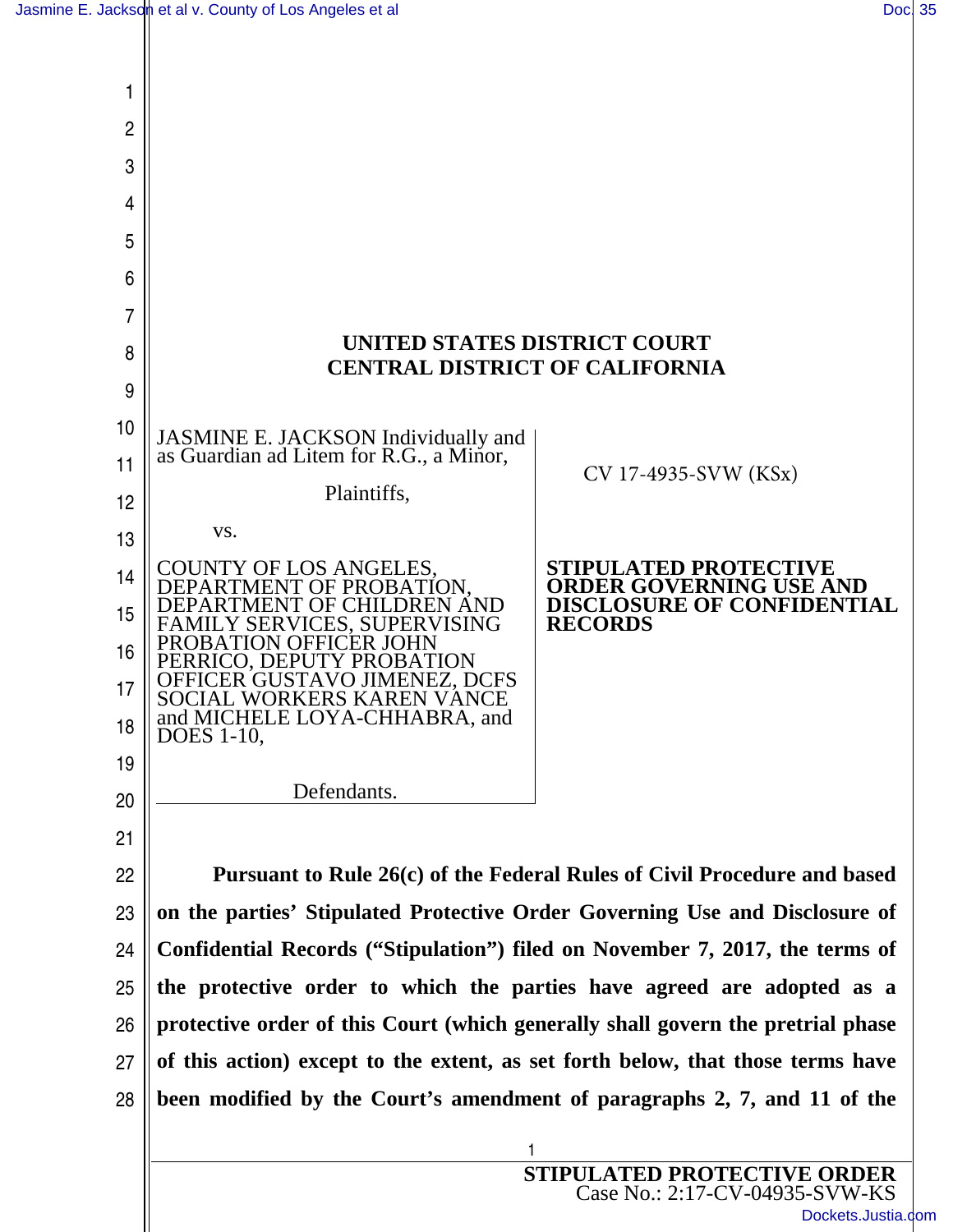2

3

4

5

## **AGREED TERMS OF THE PROTECTIVE ORDER AS ADOPTED AND MODIFIED BY THE COURT<sup>1</sup>**

6 7 1. The Parties understand that the following, upon order thereon by the above entitled Court, constitutes a binding Protective Order.

8 9 10 11 12 13 14 15 2. The Protective Order shall govern the disclosure of confidential records, documents, and/or information contained therein, as produced by the Juvenile Court **in connection with** pursuant to this Court's Order granting the Parties' Joint Stipulation regarding Production of Juvenile Case File RE: Plaintiff R.G. **(Dkt. No. 34).**, filed concurrently herewith. Good cause exists for this Stipulated Protective Order because said records, documents and information contained in the Juvenile Case File is protected under California Welfare and Institutions Code § 827 and California Rules of Court 5.552.

16 17 18 19 3. All such records shall be designated by stamping copies of each document "CONFIDENTIAL" before being produced. Stamping "CONFIDENTIAL" on the cover of any multi-page document shall designate all pages of the multi-page document as confidential, unless otherwise indicated.

20 21 22 23 24 25 4. Upon receiving confidential information or documents, all Parties and their attorneys of record shall personally safeguard and keep confidential all copies of the confidential information or documents provided by the County of Los Angeles, and all confidential information shall be used only for the purposes set forth below, and only for the purpose of litigating the case *Jasmine E. Jackson et al. v. County of Los Angeles, et al.,* 2:17-CV-04935-SVW-KS.

26

5. Should any document be inadvertently produced without properly

<sup>27</sup> 28  $\overline{a}$ <sup>1</sup>The Court's additions to the agreed terms of the Protective Order are generally indicated in bold typeface, and the Court's deletions are indicated by lines through the text being deleted.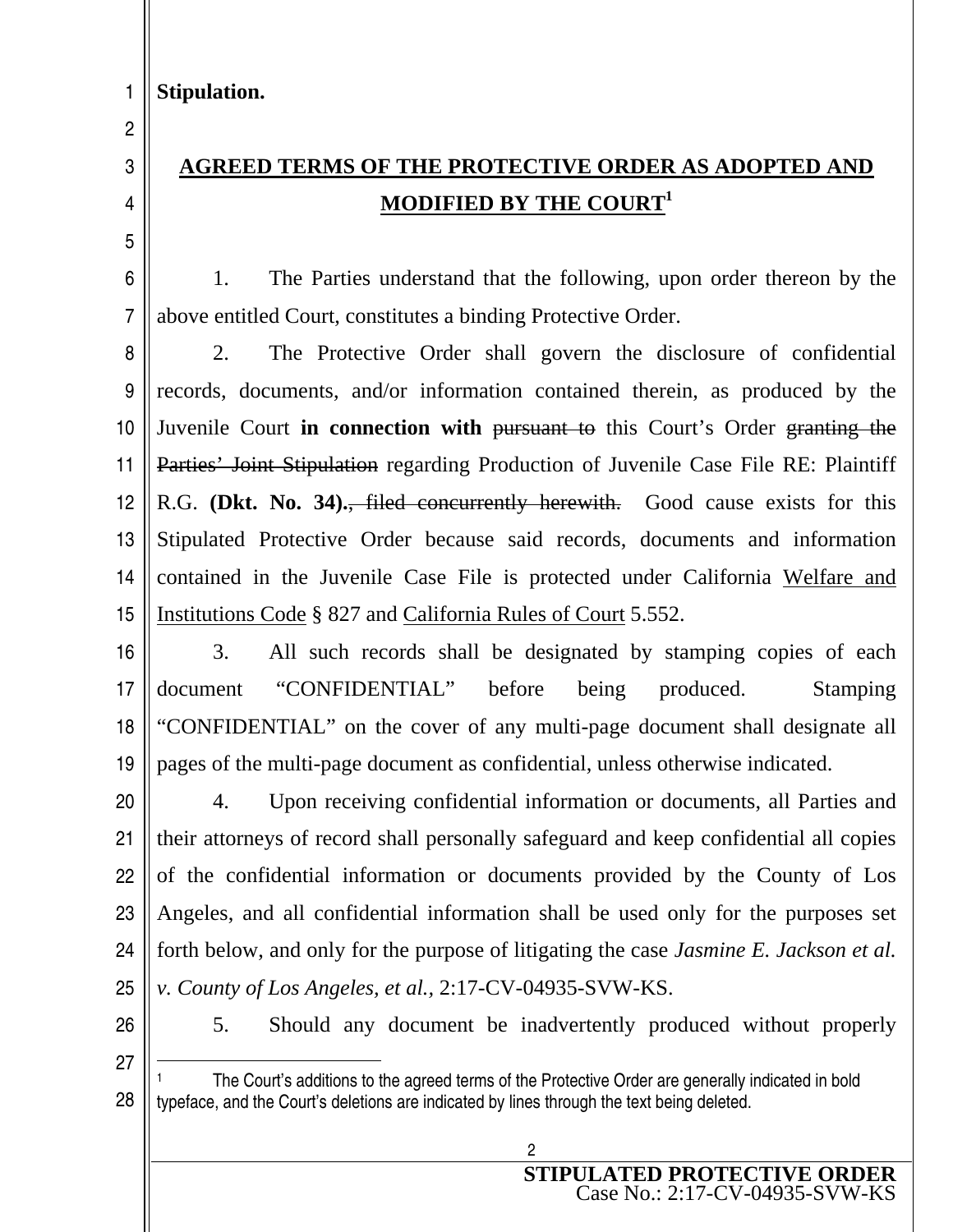1 2 being marked as "Confidential" under the terms of this Order, the Parties may designate and mark a document as "Confidential" at any time.

3 4 5 6. Any confidential document used as an exhibit during a deposition shall be attached to a separate deposition volume marked as "Confidential: Subject to Protective Order."

6 7 8 9 10 11 12 13 14 15 16 17 18 19 20 21 7. The Parties may only disseminate the confidential information when necessary for the litigation of the above-entitled civil action as follows: **a**1) to their employees, including paralegal, clerical and secretarial staff, **b**2) to individuals testifying under oath at deposition or trial in this action, **c**3) to any expert retained by any Party in this case, *Jasmine E. Jackson et al. v. County of Los Angeles, et al.,* 2:17-CV-04935-SVW-KS, if any, and **d**4) the Court **and its personnel**, members of its staff, including stenographic, jurors, and other court reporters, as necessary for use in this case, *Jasmine E. Jackson et al. v. County of Los Angeles, et al.,* 2:17-CV-04935-SVW-KS. Any individual **listed in paragraphs 7(a) through 7(c) above** to whom disclosure is to be made will also be bound by the provisions of this Protective Order. Before such disclosure or dissemination of the confidential information or records is made by the Parties or their attorneys, the recipient will be advised of this protective order and will confirm by date and signature his/her agreement to comply with it. In the event such individual does not consent to be bound by this Protective Order in writing, no disclosure of the confidential information or documents will be made to such individual.

22 23 24 25 8. Copies of all confidential documents and information shall only be used in connection with the litigation of the *Jasmine E. Jackson et al. v. County of Los Angeles, et al.,* 2:17-CV-04935-SVW-KS matter, including depositions, law and motion, trial, and appeal, if any.

26 27 28 9. No Party or their attorneys shall disclose or disseminate to the general public or any news media any of the documents or information contained in the documents produced to either Party. This paragraph is not meant to address the use

> **STIPULATED PROTECTIVE ORDER**  Case No.: 2:17-CV-04935-SVW-KS

3